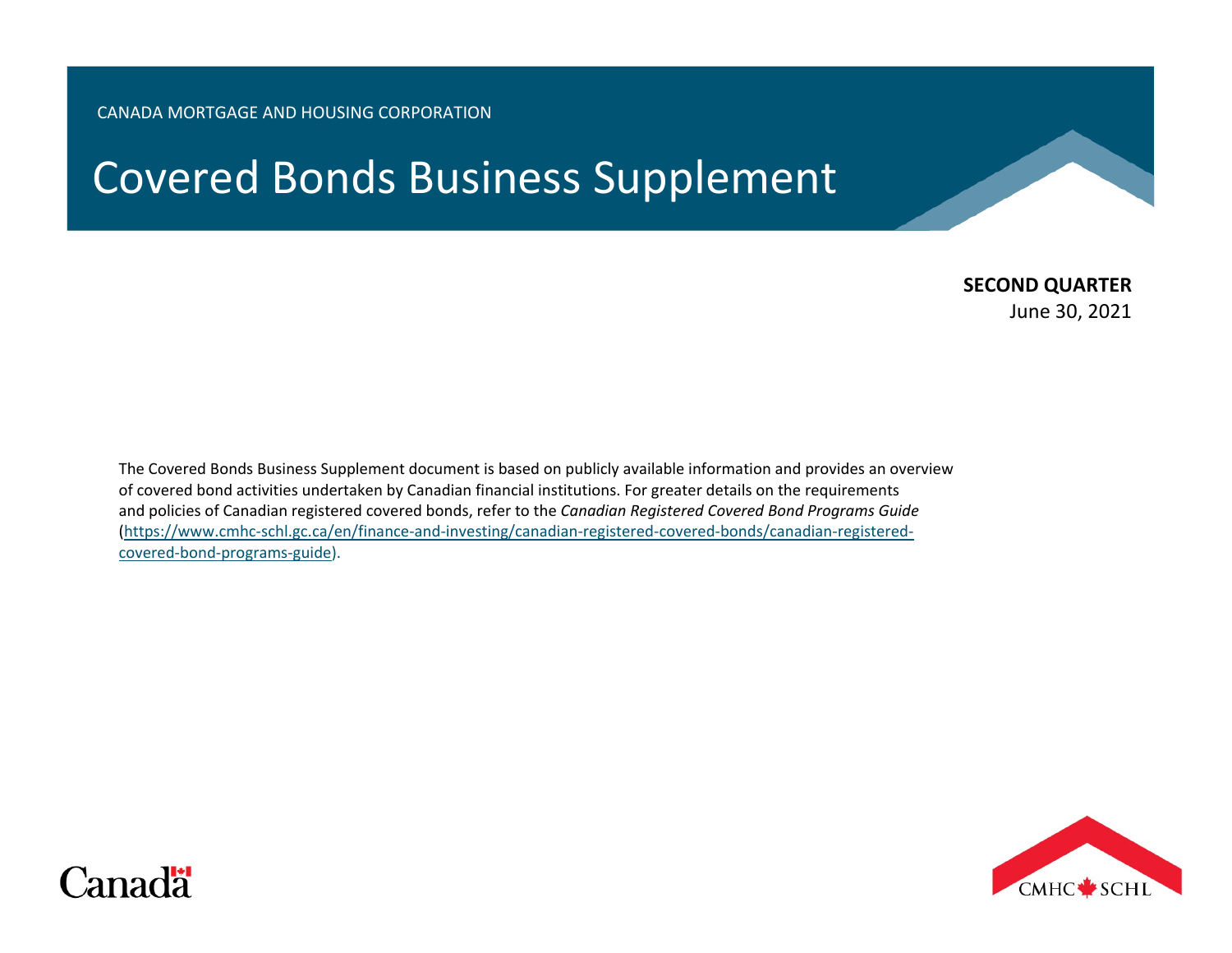#### ANNUAL ISSUANCE AND OUTSTANDING VOLUME OF COVERED BONDS

The 2012 amendments to the *National Housing Act* established a legal framework for the registration of covered bond programs in Canada. Under the Act, CMHC is responsible for maintaining a registry of covered bonds issuers and programs and acts as the administrator for the legislative covered bonds framework. Prior to 2012, covered bonds issued by Canadian financial institutions were issued under structured programs without statutory protection for investors. The Government and CMHC do not provide any guarantees or backing for covered bonds, and covered bond collateral must be composed of one- to four-unit uninsured residential mortgage loans.

The amount of covered bonds outstanding issued by Canadian financial institutions has increased gradually since 2007. As of June 2021, the amount of covered bonds outstanding issued under the legislative framework amounted to \$189.4 billion and the 2021 issuance amounted to \$11.3 billion.



Source: Registered Issuers' websites Source: Registered Issuers' websites Source: Registered Issuers' websites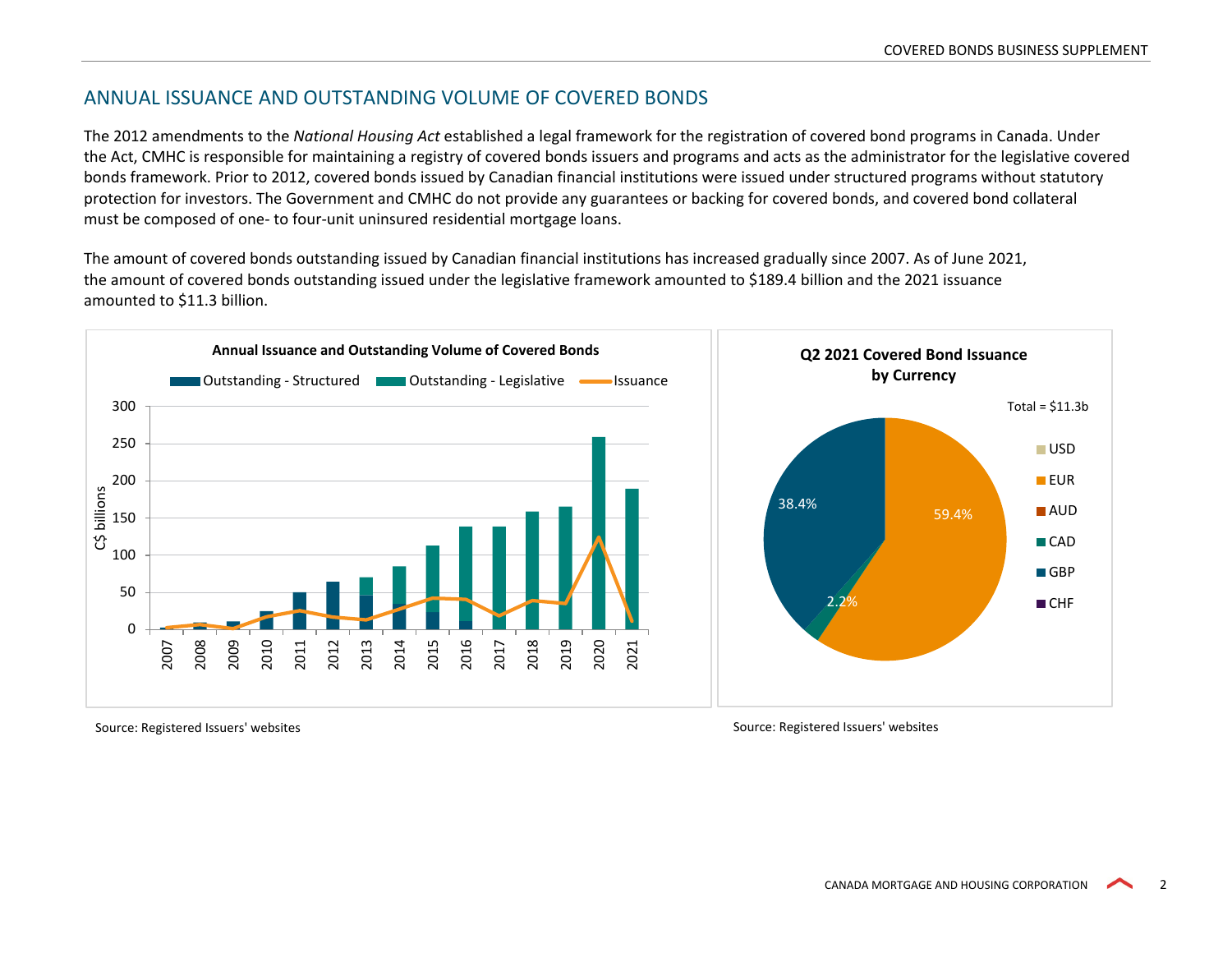#### COVERED BONDS ISSUANCE CAPACITY

Canada's seven largest banks (Bank of Montreal, Bank of Nova Scotia, Canadian Imperial Bank of Commerce, HSBC Bank Canada, National Bank of Canada, Royal Bank of Canada, Toronto-Dominion Bank) and Fédération des caisses Desjardins du Québec have registered covered bonds programs. In April 2021, Laurentian Bank of Canada became the 9th participant approved under the Canadian Covered Bond program.

Under federal and provincial regulatory requirements, the amount of assets pledged for covered bonds by an institution cannot exceed 5.5% of its total assets as set and calculated by the regulatory bodies (OSFI and AMF, respectively). In March 2020, the regulatory bodies temporarily increased the limit on total assets that may be pledged for covered bonds from 5.5% of the deposit taking institution's assets to 10%, resulting in additional issuance capacity. The additional 4.5% issuance capacity may only be used to permit issuers to pledge covered bonds as collateral to the Bank of Canada. In March 2020, the Bank of Canada announced that own-name covered bonds would be accepted for term repo operations. The maximum amount of pool assets relating to market instruments remained limited to 5.5% of the issuer's on-balance sheet assets. The 2020 issuance volumes totaled \$124 billion, of which \$92 billion was issued for the purposes of pledging the covered bonds as collateral to the Bank of Canada.

In October 2020, the Bank of Canada announced that own-name covered bonds will no longer be accepted for term repo operations. In April 2021 the regulatory bodies announced the unwinding of the temporary 10% covered bond limit bringing back the limit to 5.5% of the issuer's on-balance sheet assets. The 5.5% limit captures both market and own-name issuances. While all issuers currently remain under the limit, the near-term covered issuances were constrained for some issuers. Issuers repurchased for cancellation \$50 billion of own-named covered bonds in Q2 2021. The covered bond ratios ranged from 0.63 to 5.08% and the combined regulatory covered bond limit was \$383 billion as at June 2021. At this point, all issuers have the capacity to issue additional covered bonds. Future covered bond redemptions will also provide additional issuance capacity.

| As at June 30th, 2021                            | <b>BMO</b> | <b>BNS</b> | <b>CIBC</b> | <b>FCDQ</b> | <b>HSBC</b> | <b>LBC</b> | <b>NBC</b> | <b>RBC</b> | TD    | <b>TOTAL</b> |
|--------------------------------------------------|------------|------------|-------------|-------------|-------------|------------|------------|------------|-------|--------------|
| Total Covered Bonds Outstanding (C\$ Equivalent) | 25.0       | 43.6       | 21.1        | 10.8        | 5.2         | 0.2        | 11.7       | 41.4       | 30.0  | 189.4        |
| <b>Total Regulatory Covered Bond Limit</b>       | 52.2       | 61.8       | 43.0        | 17.6        | 6.2         | 2.5        | 19.2       | 88.8       | 91.7  | 383.5        |
| Assets Remaining Available to be Pledged         | 25.4       | 15.5       | 20.3        | 6.3         | 0.4         | 2.2        | 6.4        | 44.2       | 60.1  | 181.2        |
| Total Assets Pledged as a % of Regulatory Limit  | 51.2%      | 74.9%      | 52.6%       | 64.1%       | 92.4%       | 11.5%      | 66.5%      | 50.2%      | 34.5% |              |
| Covered Bond Ratio                               | 2.82%      | 4.12%      | 2.90%       | 3.53%       | 5.08%       | 0.63%      | 3.66%      | 2.76%      | 1.90% |              |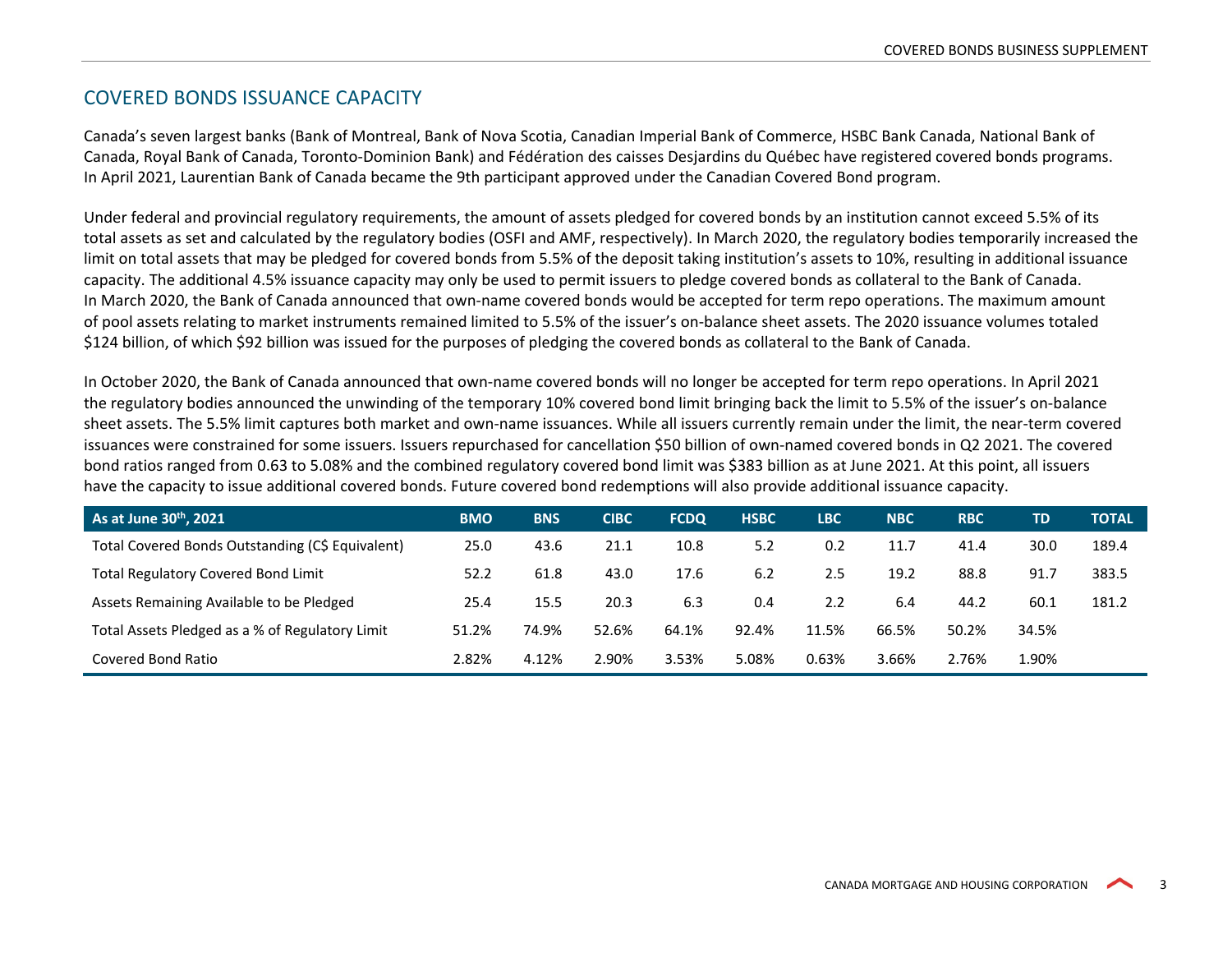

Source: Registered Issuers' websites Source: Registered Issuers' websites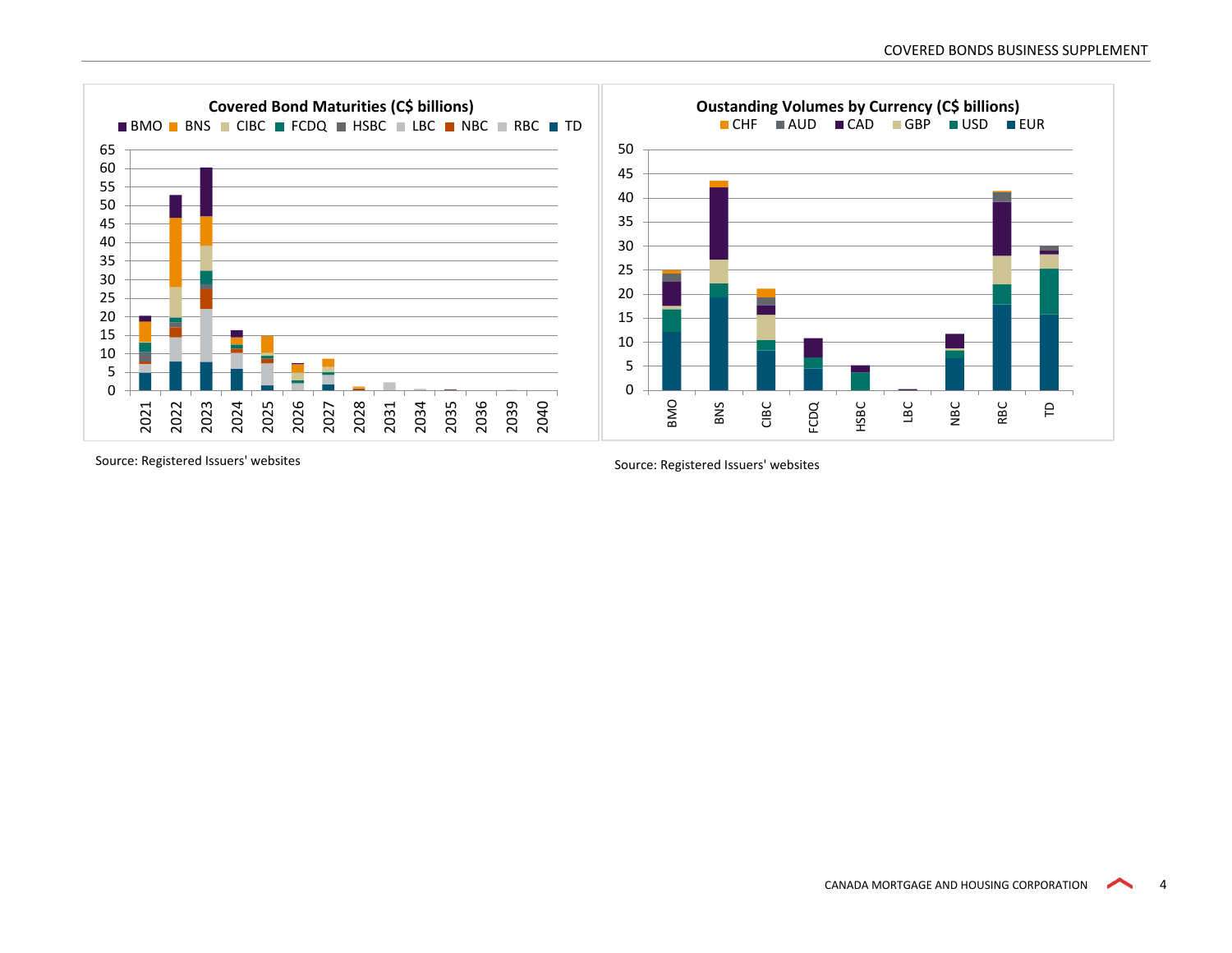### COVERED BONDS AS A SOURCE OF FUNDING

Canadian lenders have continually increased their use of covered bonds as a source of funding. Covered bond funding as a percentage of the total mortgage market increased from 5% in early 2013 to over 10% in 2016. In June 2021, covered bond funding as percentage of the mortgage market is 11.1%.



Sources: Statistics Canada website, Registered Issuers' websites